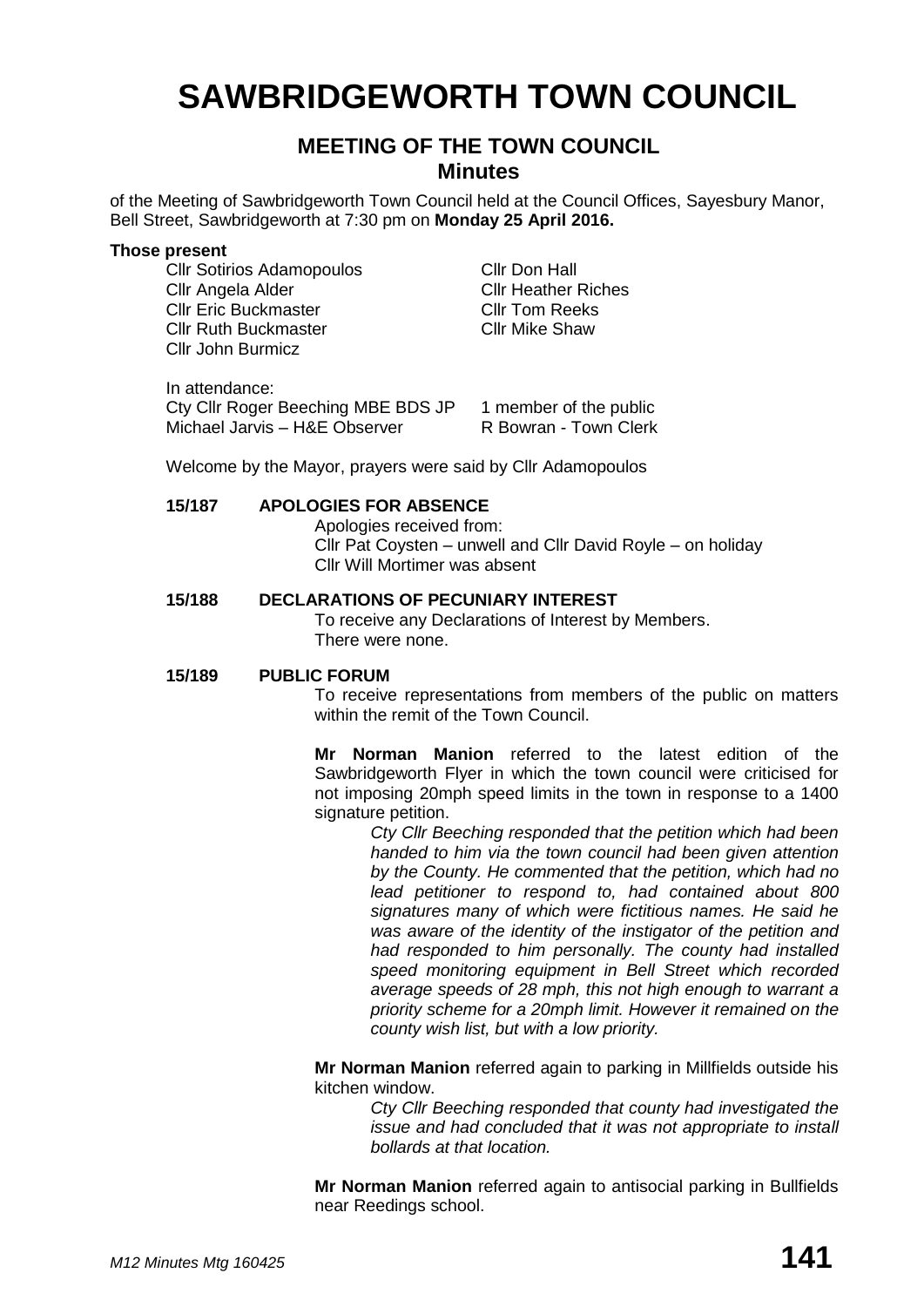*Cty Cllr Beeching responded that county had investigated the issue and had concluded that they would initiate the placing of bollards along the stretch of Bullfields in question.*

#### **15/190 MINUTES**

*Resolved:* To approve as a correct record the minutes of the Meeting of the Town Council Meeting held on 29 March 2016 (M11). *[prop Cllr Alder; secd Cllr R Buckmaster]*

> Cllr Shaw commented that the fly tipping on the A1184 opposite the Italstyle complex had been cleared. This was carried out by Thames water and it was noted that Harass fencing was now installed to inhibit a repeat of the problem.

#### **15/191 PLANNING COMMITTEE**

*Received and Noted:* The minutes of the Planning Committee Meetings held on:

- 29 March 2016 (P16)
- 11 April 2016 (P17)

#### **15/192 ANNUAL TOWN MEETING**

To note any resolutions made at the Annual Town Meeting held on 11 April 2016. There were none made.

#### **15/193 MAYOR'S CORRESPONDENCE/COMMUNICATIONS**

To receive advice of the Mayor's correspondence and communications

- The Civic Dinner was a great success, the hall looked fabulous and we had good many comments regarding the catering. Thanks to Joanne, Lisa, the Town Clerk and others involved in the organisation and set up. Thank you to all of the local businesses and individuals who donated raffle prizes. Thanks to Councillor Alder as always for the flowers.
- Likewise the Queen's Birthday celebration and beacon lighting went off well. Around 40 guests attended. There will be a wider public participation for the fun on the field event at the time of the patron's lunch.
- The St Georges day parade was well attended by the uniformed organisations yesterday. The Duck also made an appearance.
- The Town Civic Awards evening will be on 20<sup>th</sup> May at 7pm. Public nominations are sought for Citizen of the Year and Young Citizen of the year. Forms are on the website.
- This Thursday we are going to have an initial meeting regarding forming a Sawbridgeworth Local History committee which could be a collaboration between the WW1 group, U3A, and the Town Council.

#### **15/194 REPRESENTATIVES REPORTS**

- To receive representatives reports from:
- o County Cllr Roger Beeching MBE JP
	- o School Places. Of the 15,133 applications for reception places, 82% had been allocated their first ranked school. An extra 270 places have been made available this year. Unsuccessful applicants are placed on the continuing interest list. There is a significant challenge as there are 10,000 children under the age of four in Herts than there were a decade ago.
		- Cllr Alder encouraged parents without places to appeal to the panel who will consider extenuating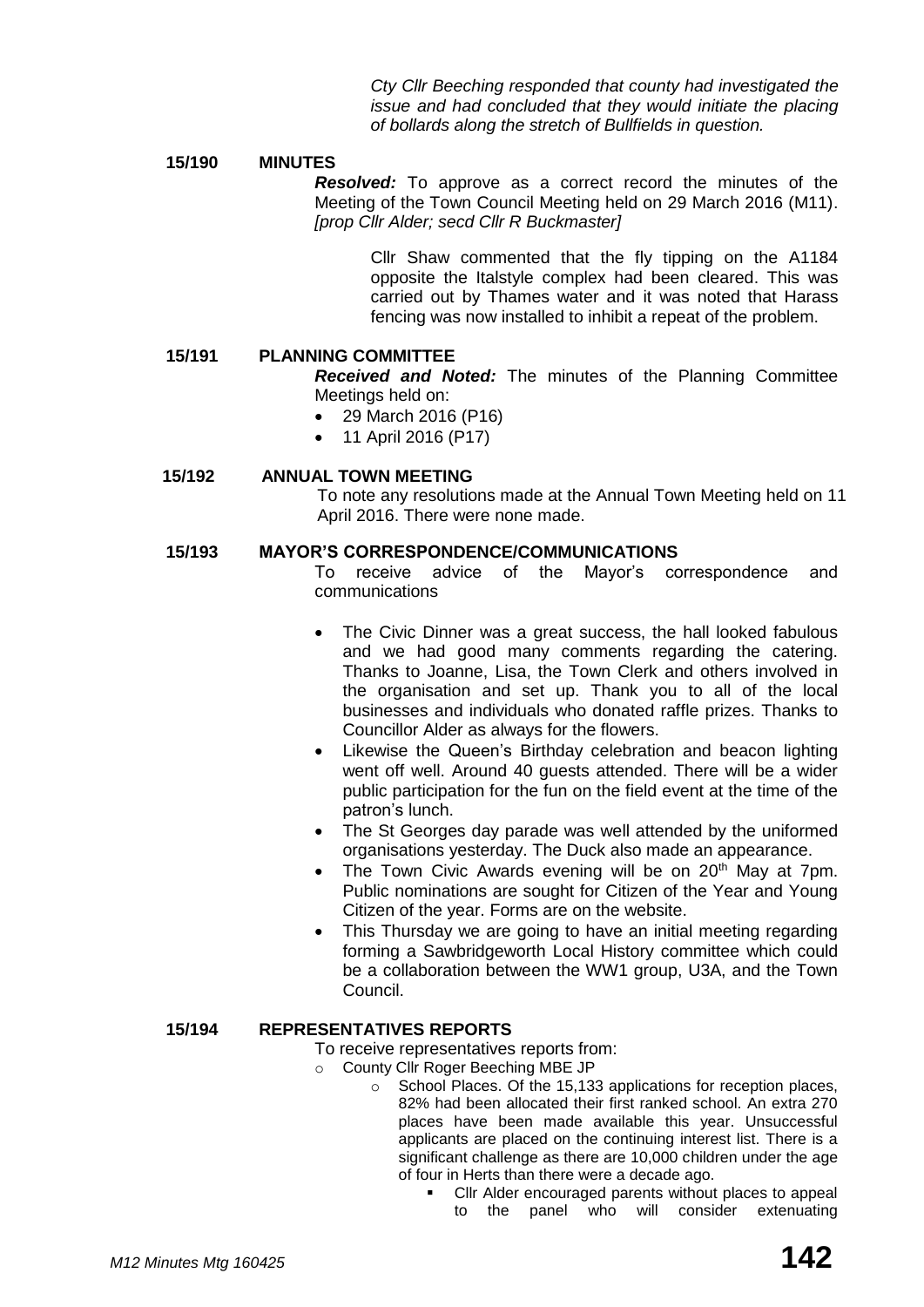circumstances.

- Cllr R Buckmaster asked how many Sawbridgeworth children did not get a Sawbridgeworth place.
	- *Cllr Beeching replied that he did not know the exact number but that £180m had been spent on infrastructure but only in the west of the county.*
- Cllr Shaw said that with net migration of 375k per annum the situation would get worse.
	- *Cllr Beeching said Yes.*
- Cllr Shaw asked whether Cllr Beeching had asked the government for more funding for the area.
	- *Cllr Beeching said Yes*
- Cllr Burmicz mentioned the social media campaign highlighting the situation of residents of Lower Sheering who believe they are living in Sawbridgeworth.
	- *Cllr Beeching gave the example of two working parents in Lower Sheering who had not been given a Sawbridgeworth place. He explained that they were Essex residents and their personal life style choices did not necessarily entitle them to a place out of area.*
- o Road gritters have been out on 39 occasions and spread 9,000 tonnes of salt on our roads. Of the 64 gritting trucks, 13 are multi-purpose and can be used for other tasks
- o Ringway in 2016 have filled 4,000 potholes, cleared 13,000 drains, cut 6.1million square metres of grass verges, fixed 3,800 street lights and dealt with 150 instances of fly tipping.
- o The HomeFirst scheme for treating people at home rather than in hospital has won an award from the Local Government Chronicle for the service.
	- Cllr Royle *(in absentia)* had asked for an update on any progress to combat flooding at Parsonage Lane and Pishiobury Drive.
		- *Cllr Beeching said that works has commenced that morning at Parsonage Lane.*
	- Cllr Royle *(in absentia)* had asked for an update on the progress against the petition for a 20mph speed limit in Bell Street.
		- *Cllr Beeching said that he had already responded to this in his reply to Mr Norman Manion.(supra M15/189)*
- o District Cllr Mrs Angela Alder reported:
	- o Attending 2 meetings of a T&F group
	- o Touring 4 Leisure Centre<br>
	o Attending a training ses
	- Attending a training session on Standards and attending a Standards sub-committee that morning.
	- o Board Meeting at HAPTC and agreeing changes to the staff appraisal process
	- o STACC meeting featuring the Aerozone education centre which might be of interest to our local schools.
	- o There will be an Emergency Services liaison meeting in the Hailey Centre on 12 May
- o District Cllr Eric Buckmaster
	- o Grant applications are now open for small and large capital grants from East Herts. The closing date is May 23rd. We received and signed off 48 Community grant applications for the Queen's Birthday Summer celebrations.
	- o There are also performance to excellence grants of up to £250 available to support young people in sport and the arts. The closing date for these is 27<sup>th</sup> May. The next District Plan Executive Panel meeting will be on 24<sup>th</sup> May.
- o Hertfordshire Police were not present but reported:
	- o Operation STOMP on 20 April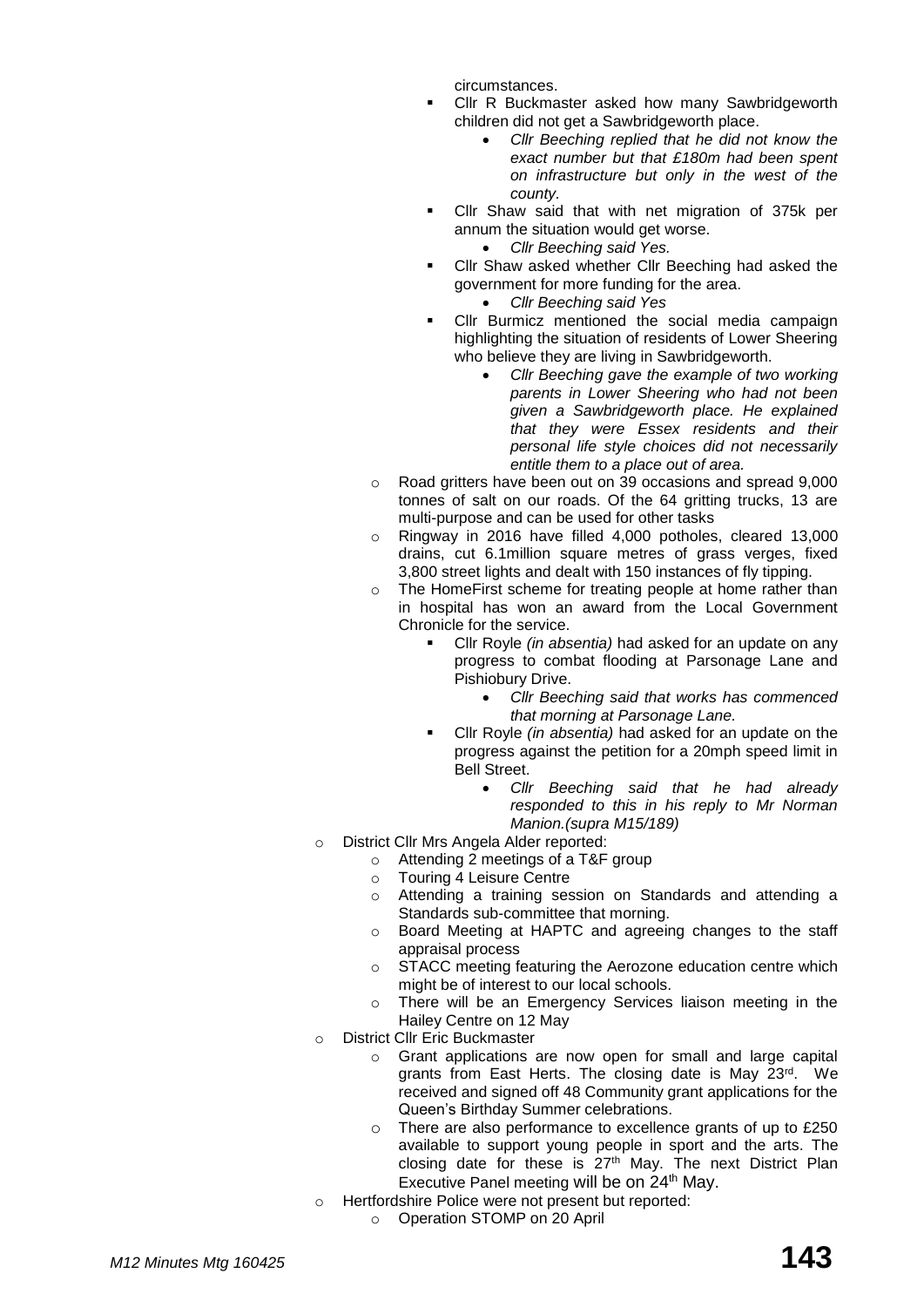- 14 smoke alarm referrals
- 98 Focussing reports on vulnerable people
- 3 visits to council office to pick up security items
- 53 people signed up for OWL alerts
- $\circ$  Retailer break ins 2 arrests made
- o Ongoing enquires to combat graffiti
- o 2 visitors to the PCSO surgery
	- Cllr Alder asked about statistics on cars entering the car park the wrong way. *Clerk responded that there was cctv coverage and although he did not have the resource to monitor the coverage continually, if incidents were reported they could be tracked and reported to the police.*
- o Other Representatives
	- o Cllr E Buckmaster reported for the RHSO:
		- o Since the May Fayre will be this Sunday the monthly maintenance will take place on the second Sunday, 8th May. We intend to sell Rivers Apple juice on the Moosburg German Town Twinning stall.

#### **15/195 TOWN ACTION PLAN**

Clerk reported on the presentation of the Town Action Plan 2016-20 at the Annual Town meeting and that it was available on the council's web site.

Asked about scrutiny of the Plan and Actions achieved against it, *Clerk responded that there would be a Working Party charged with that task and that progress would be reported to the town at each Annual Town meeting, as had occurred with the previous Plan*.

#### **15/196 CLERK'S REPORT**

To receive and note the Town Clerk's report *Attached as Appendix A*

Clerk further advised:

- Notification that Cambridge Road was to be resurfaced from West Road to The Bull PH from 17 May to 20 May.
- Notification from Herts CC that the Library is to be relocated at the Fire Station site.
- Herts CC (Ringway) advised changes to licencing for festive lighting, clerk to attend a 3 hour briefing on 12 May.
- EHDC are now consulting with us on our experience of ways to provide Community Transport.

#### **15/197 TOWN PROJECTS REPORT**

To receive and note the Town Project Manager's report *Attached as Appendix B*

- **15/198 DEPOSIT & CONSULTATION DOCUMENTS** To note any items for Deposit and Consultation There were none
- **15/199 FINANCIAL REPORT** *Noted:* The current Financial Report
- **15/200 ACCOUNTS FOR PAYMENT** *Noted and Approved:* The accounts for payment

Meeting closed at 20:30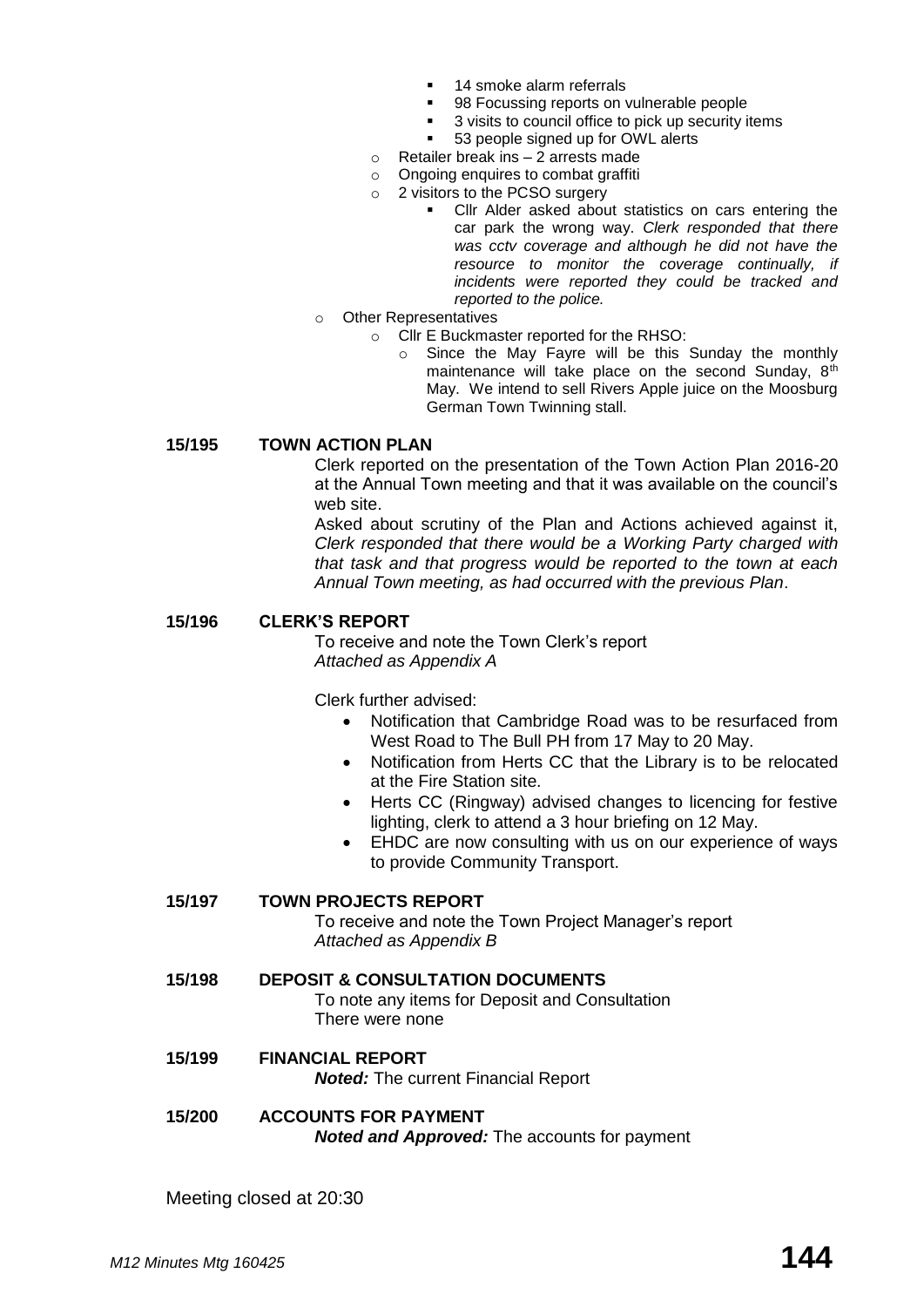The next meeting will be the Annual Meeting of the Town Council and will be held at 7.30 pm on Monday 23 May 2016 in the Council Chamber at Sayesbury Manor, Bell Street, Sawbridgeworth.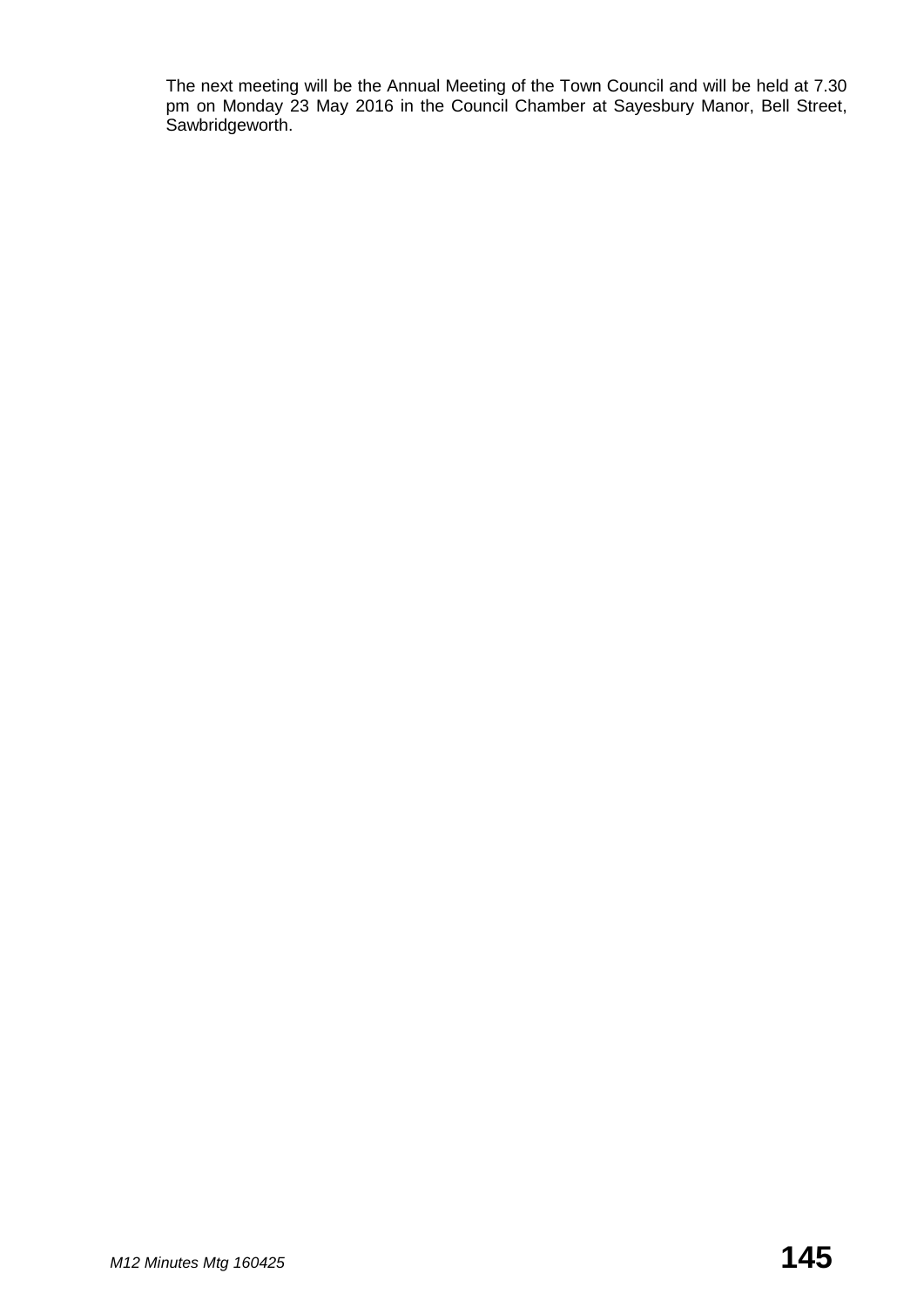### Appendix A Clerk's Report

#### **[Allotments](http://www.sawbridgeworth-tc.gov.uk/town-information/town-council-services/allotments)**

Eco Toilets ordered for Southbrook and Bullfields.

#### **Bus Shelters**

Spellbrook shelter repaired from the effects of further vandalism

#### **Car Park Subsidy (First Hour Free)**

Decision as to continuity for 2016/17 has now been made

#### **[Cemetery](http://www.sawbridgeworth-tc.gov.uk/town-information/town-council-services/cemetery)**

- 68 Interments managed in 2015 to date
- Application for an exhumation to be made to MoJ

#### **Chamber Utilisation**

Used for several community meetings and Police drop-in

#### **Community Transport - [Sawbobus](http://www.sawbridgeworth-tc.gov.uk/town-information/town-council-services/sawbobus) an[d Minibus Hire](http://www.sawbridgeworth-tc.gov.uk/town-information/town-council-services/minibus-hire)**

- Dial-a-Ride service provided; 95 so far this year.
- Promised vehicle from DfT now specified, delivery promised for early July.

#### **Consultee on all matters relevant to the town**

No new consultations this month.

#### **Financial Accounting System**

• Training scheduled for 28 April

#### **Fly Posting**

Continued surveillance and unauthorised advertising removed.

#### **Hertfordshire Highways**

• Sign cleaning, footpaths clearance and gardening works carried out.

#### **Neighbourhood Plan**

No current activity

#### **[Planning Matters \(acting as a consultee\)](http://www.sawbridgeworth-tc.gov.uk/town-council/planning)**

131 Applications considered since the beginning of the new term.

#### **Projects**

- Bell Street Conveniences; dialogue with EHDC 19 April; SLA received; next meeting is with EHDC consultant engineer to clarify specification.
- Town Green; no further activity. Outline objective discussed with EHDC by the mayor.
- Library; advice received from HCC on the relocation of the library to co-exist with the fire service.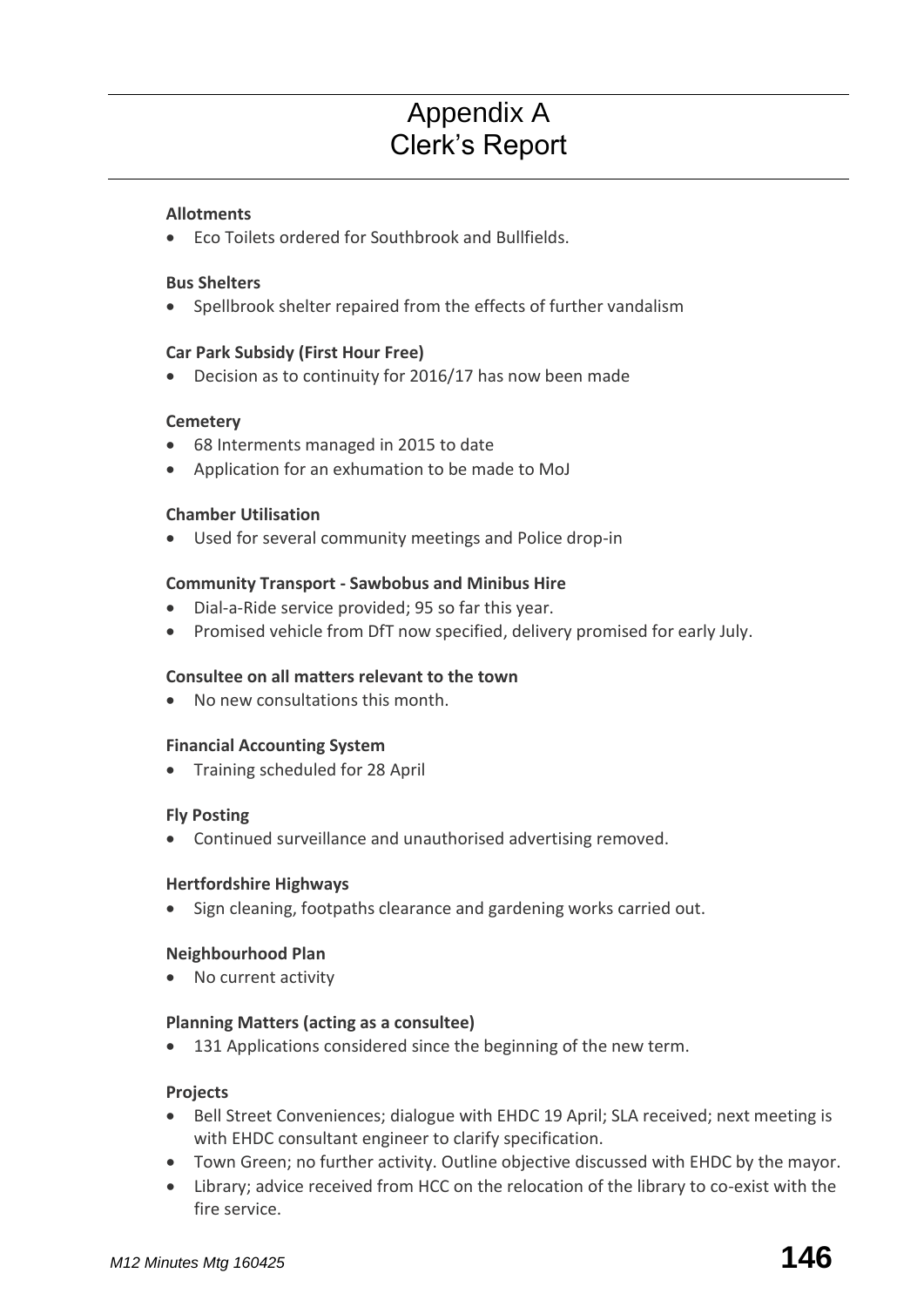#### **Publicity/Information:**

- Newsletter consideration of a revised format to be discussed.
- Contributions being made to Sawbridgeworth Flyer and CM21 magazine
- Communications working party 29 April

#### **Town Action Plan**

Presentation at Annual Town Meeting 11 April 2016